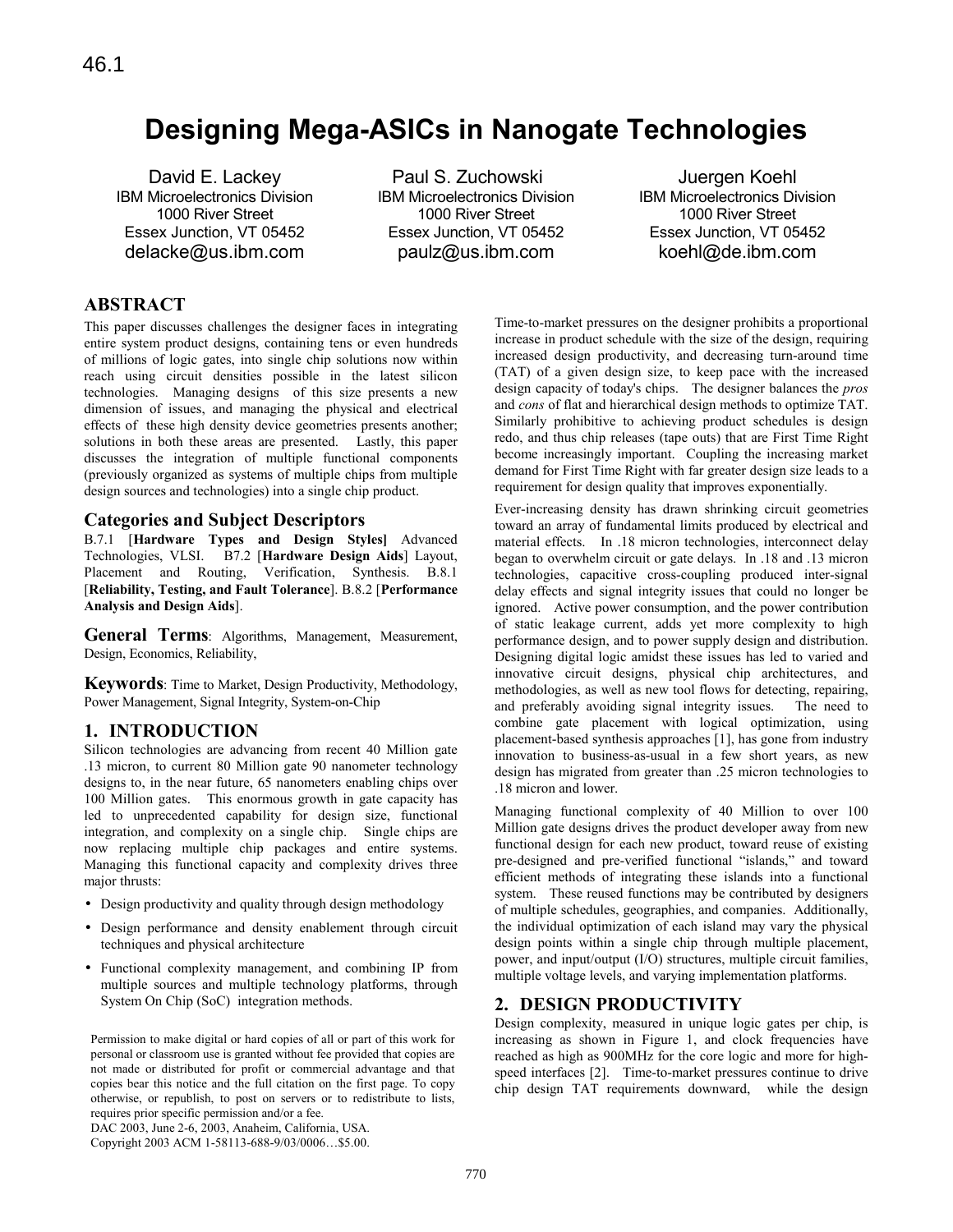capacity on a chip increases. The result is an exponential increase in the required design productivity.



#### **Fig 1. Increasing Design Size**

**2.1 Design Process and Tools** 

Reducing TAT is a key focus of design process, or design methodology, and needs to be addressed in two ways simultaneously:

- Design process focus
- Tool integration focus

Design process focus is the realm of continuous incremental improvement. Analysis of every designer-executed step, iteration and redo of steps, the time of and between each step, needs to take place. For example, IBM's ASIC group has been able to reduce the number of steps executed by the designer from around 200 to 130 in one year alone based upon such analysis and subsequent changes in the design methodology [2,3]. These changes include encapsulating sequences of multiple steps into one, and moving the discovery of problems that cause redo to a point earlier in the cycle or eliminating them entirely. Tool development by IBM [4- 6] and it's research partners [7-8] has substantially reduced the time required for complex design steps such as layout timing closure, as has the application of faster and highly-parallel CPU's to such performance-intensive steps.

Tool integration focus is the realm of tool and methodology development: the coupling of previously-unique design steps and algorithms into a single algorithm. Additionally, it is the careful selection of designer-driven steps for automation: continuing to leverage the designer's knowledge and decisions in the design process, while automating the sequences that take place between decisions. Finally, integration drives the measurement and fixing of problems discovered late in the design cycle (e.g. a repair action), to incorporating these measurements into the tool processes which create the design initially, thus preventing the problem from ever being introduced (e.g. an avoidance action).

Through the combination of many of these approaches, IBM's TAT for final design version was reduced by 42% in one year [2].

IBM's ASIC Design Methodology [9] has deployed numerous and sweeping examples of successful integrations within the tool flow, including:

1. Placement-based synthesis tool flows for early [1] and late timing closure [4] merged the operation of gate placement (where interconnect timing estimates can be highly accurate) with

synthesis (where logic timing optimization is performed). Integration of synthesis and placement was extended to wiring congestion avoidance [10], and timing-driven global routing.

2. Cross-coupling of nets necessitates the detection of timing changes or possible false switching due to activity in a nearbyrouted net. IBM is rapidly moving these issues from the realm of final timing analysis and repair, to avoidance methods in the global route and the placement-based synthesis processes.

3. Incremental timing [11], and combining multiple cross-chip process variations into a single path analysis, to reduce the number of timing runs. This is now evolving into statistical timing approaches [12] to account for device-specific process variation.

4. Design Planning methodologies [13] move the designer's decisions for logical and physical partitioning, floorplanning, and timing closure from later in the design flow (when changes require larger TAT) to an earlier timeframe (when changes can be made rapidly). Design Planning further drives increased automation into the final stages of the flow, reducing the schedule's critical path.

#### **2.2 Flat and Hierarchical Design Methods**

Managing TAT and design productivity leads, for each chip design, to evaluation of tradeoffs between flat and hierarchical design methods. Differences within the chip design, as well as the organization of the design project, affect how the *pros* and *cons* of flat and hierarchical design apply. In many cases, a combination of both approaches leads to the fastest solution.

Flat design allows the complete chip design to be solved as a single placement and routing problem. The ability to globally optimize placement and logic for the entire design allows for paths between synthesis partitions to be optimized. Avoidance of hard physical partition boundaries can lead to higher utilization of the chip.

Hierarchical design requires partitioning of the design, and can constrain optimization of the physical design. It can, however, be a powerful technique for design architectures with natural functional "islands," and can be particularly leveraged when different design teams work on different islands at the same time, running these smaller designs in parallel. Partitioning can localize the problems of timing closure and wirability, and minimize the issues of global timing and wiring congestion. If the final design change only affects one or a few partitions, the entire design may not have to be reprocessed. Hierarchical design, on the other hand, requires additional design steps including partitioning, partition pin management, planning wiring resource between the partitions and the top level, integrating the partitions, and resolving global timing and wiring issues at the top-level.

IBM has been able to leverage its tool capabilities in applying a number of combined flat and hierarchical techniques for optimal benefit on many designs:

*Partial Hierarchy*: A critical logic partitions is designed as a hierarchical block, but the remainder of the chip is easily closed as a flat design.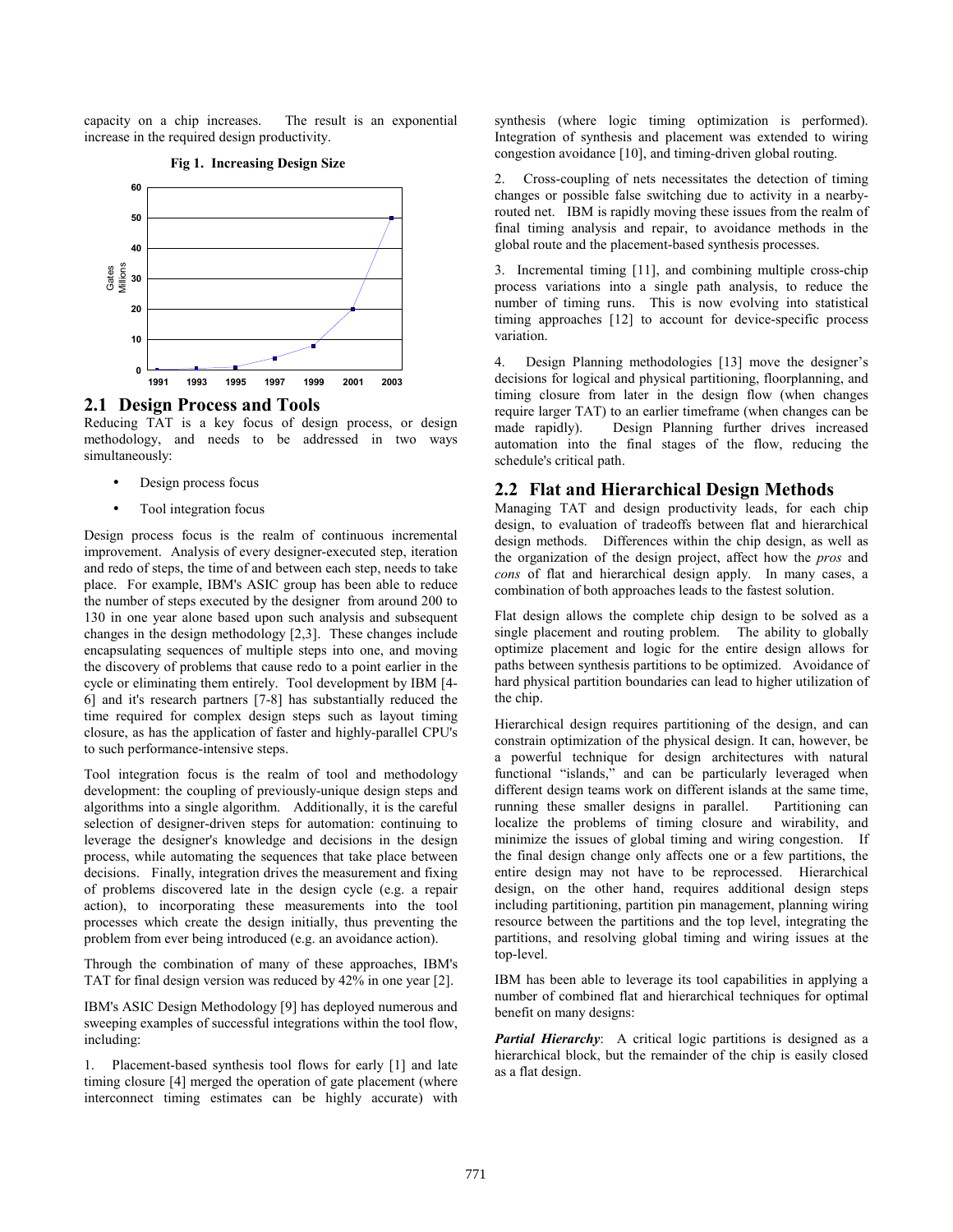*Hybrid Hierarchy:* Placement and timing closure is partitioned, but routing is done flat. This allows flat versus hierarchical tradeoffs to be made separately for placement and routing. Further, this allows the additional wiring-related design steps for hierarchical routing to be avoided. With incremental wiring, a final change for only a single block has required only localized rewiring despite the fact that routing was initially flat.

*Soft Hierarchy* (region constraints): Localized placement objectives, such as timing closure and placement density, are enabled by logical partitioning. However, the partitioning is soft, avoiding most of the hierarchical design steps.

Figure 2 shows a chip designed with a mixture of flat techniques, and hard and soft hierarchical techniques.

#### **Fig 2. Integrating hard and soft hierarchy with flat design**



#### **3. DESIGN QUALITY**

IBM's First Time Right ASIC strength has fueled its leadership in design quality. The foremost benefit of design quality is elimination of design redo of the manufactured chip, where schedule impact of redo is most costly. Design quality is partly based on error-free execution of the design process; however, the key technical aspects of the design process itself have provided IBM with this quality leadership:

- Static timing analysis and timing modeling characterized to the logic circuit and physical chip implementations, and tuned to the target manufacturing processes [14].
- Race-free full-scan Design-For-Test structures, with full boundary scan, enabling completely automated test and diagnostic pattern generation [15].
- Correct-by-construction physical templates (images) of the chip that provide robust power distribution, signal and power I/O locations, and locations for logic placement [14].
- Technology- and manufacturing-specific checking of the logical and physical implementations [9].
- Equivalency checking to ensure the final logical implementation is the same as that provided originally by the ASIC designer [16].
- Broadened timing analysis to detect and eliminate issues due to cross-coupled [17] noise and power supply drop. Now, noise-avoidance methods are applied to the global routing and placement steps.
- Extended Design-For-Test techniques able to provide the increased test data volume of huge gate counts, and able to identify delay-based defects, the need for which increases with decreasing circuit and process geometries [9].
- Automated image generation to allow specific permutations of the predefined image types, including chip size, I/O types, power structure, signal pre-wiring, and multiple placement terrains [14].

## **4. POWER MANAGEMENT**

Power consumed by CMOS circuitry is driven by active power, whose primary component is dynamic signal switching, and static power which is produced mainly by leakage current.

Active power can be expressed as

$$
Pactive = C * Vdd2 * F [18].
$$

Whereas each successive technology generation decreased the Vdd requirement by around 30%, this has been offset by a corresponding 30% increase in capacitance per unit area. But given the increasing required frequency of product design by generation, the overall effect is increased active power [19].

The most dominant component of leakage current is the circuit's sub-threshold transistor current [20]. Transistor performance has been increased through reduced oxide thickness (Tox), which for reliability requires a drop in Vdd and a corresponding drop in threshold voltage (Vt) to provide performance. The combined reduction in Tox and Vt increases leakage current, which 90nm technologies has emerged to equal importance with active power [21], as shown in Figure 3.

#### **Fig.3 Active/Leakage Power Density by Lpoly width [21]**

(reprinted by permission)

#### **Industry Trends**



Managing power consumption in an ASIC design can be addressed at multiple levels: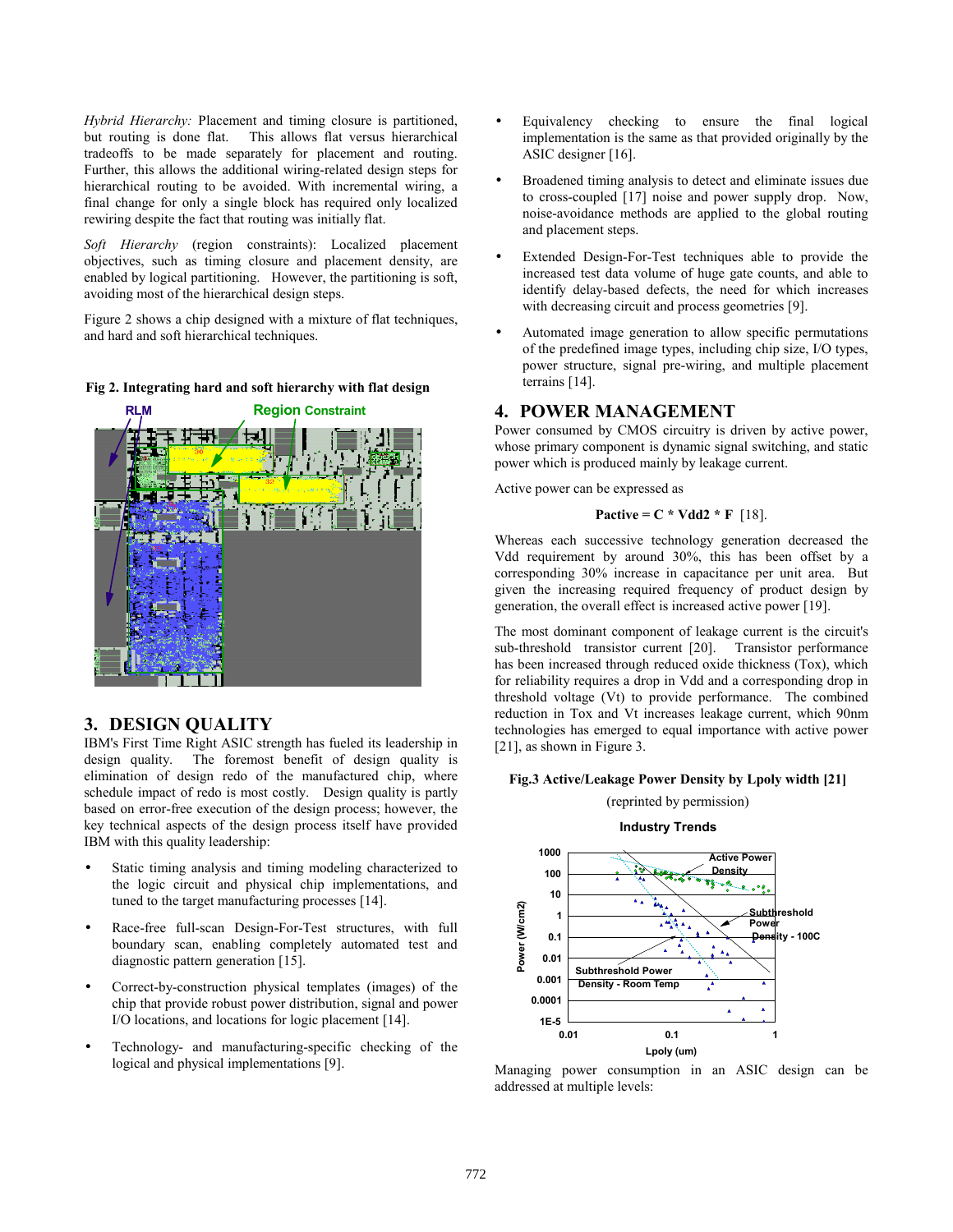- Circuit or library level
- Logic design level, including design optimization
- Architectural level

Multiple circuit libraries providing options for Vt can provide logic design and optimization options for increasing performance in a given logic path at the expense of increased static power (low Vt), or conversely reducing power in a path that meets, with extra margin, the required performance (high Vt). Taking advantage of multiple Vt options is in the realm of the logic designer and the synthesis and layout optimization tool flows. Further, Vt libraries can be assigned architecturally to entire functional partitions, providing high performance yet high leakage for the highest performance applications, while reducing power (with high Vt) for logic blocks that can operate at lower performance. When leveraging multiple Vt, optimization tools must consider the maximum allowable leakage current for the chip in the test and product environments. Further, integrating multiple transistor design points (multiple Vt libraries) within a single chip extends the need to consider device-specific process variation in the timing signoff tools [12].

Logic design techniques for reducing active power include drive strength reduction for non-timing-critical logic paths, glitch- free combinational logic, disabling unobserved combinational blocks [22], gating the clock locally for registers that retain logic state across several cycles, allowing clock skew to reduce simultaneous switching, and double-edged clocking [23].

Managing power at the architectural level can provide significant leverage in reducing chip power, and will be discussed in more depth later in this paper.

# **5. NOISE AND SIGNAL INTEGRITY**

Coupled noise was the most problematic form of noise in digital designs using the 0.18 and 0.13 micron technology nodes, and design methodologies have been developed for avoiding, detecting, and fixing coupled noise problems [17][24]. IR drop (both AC and DC) will become the predominant noise problem in 90 nm. While power densities have increased or remained the same due to thermal considerations [19], the supply voltage has continued to scale. This results in more current-per-unit-area on the chip. Metal lines have also scaled, raising resistance in the on-chip power distribution. Additionally, transistor threshold voltage has not scaled due to the exponential increase in leakage current that would result, thereby resulting in circuits that are more sensitive to IR drop, due to decreased  $(V_{GS} - Vt)$ .

The analysis of the ASIC power supply system requires knowledge of the power distribution design of the card, the package, and the chip. Unfortunately, the power supply response of the system incorporating the ASIC is dependent on functional patterns, and a representative pattern set is rarely available. This forces the ASIC designer to develop a robust power distribution to minimize IR drop due to power consumption. The physical design methodology needs to consider not only the design of the power grid, but also the placement of high-current cells, and the number and location of decoupling capacitors needed for reducing the effects on the power distribution.

Reliability wear-out mechanisms that were safely guard-banded against in the past, such as negative bias temperature instability

(NBTI) and hot carrier effects, must be considered during the design of the ASIC to ensure proper function over the life of the part. Both NBTI and hot carrier effects result in degraded transistor performance over time. The effects, as seen in .13 micron and 90 nm silicon processes, can result in significant delay changes. Unfortunately, the delay change is not uniform for every path on the design due to differences in the path delay components (wire-dominated vs. circuit-dominated, rise-delay vs. fall-delay, etc). This implies that the designer needs to worry not only about logic cycle time but also the differential variation between two paths with common dependencies (setup and hold checks). The amount of margin in the design will vary as a function of time as the paths degrade at different rates, and this needs to be accounted for in the timing analysis.

Unlike NBTI, the impacts of hot carrier effects are a function of individual node switching activity. Clocks degrade more than logic because they switch more often, and clock gating can actually result in the creation of additional clock skew as the design ages.

# **6. SoC INTEGRATION**

A System-on-Chip (SoC) can be characterized both by

- Large design size as measured in gates
- Integration of functional blocks

The issues of designing chips of large design content have been the subject of the paper up to this point. Integrating a mix of functional blocks into a correctly-functioning SoC, on the other hand, may likewise be faced with integrating a mix of design attributes and development status:

- Design flow state (RTL, netlist, placed gates, full layout)
- Sources (organization, geography) and implementation schedule of each function
- Performance, power, clocking, connectivity, and physical area requirements.

# **6.1 Functional SoC**

In the past, it made sense to deliver libraried designs or IP (intellectual property) in a synthesized netlist form. This provided a reasonable assurance that when incorporated into the chip design, the function would operate at the performance determined in the original logic synthesis. For digital IP with higher performance requirements, a fully implemented *hard core* is pre-defined and integrated as a physical block in the target SoC.

However, the increased dominance of interconnect delay (as described earlier) has made it far more difficult to optimize a function to a given performance level outside the context of the intended chip design. Further, the success of placement-based synthesis methodologies generally leads to best results by integrating logic synthesis and placement [1] within the context of the target chip. With these factors in mind, the following levels of librarying and integrating predefined digital functions emerge:

- *Standard performance*: Provide RTL that can be synthesized and placed together with the SoC's remaining RTL
- *Higher performance*: Provide synthesized and placed gates that can be flattened into, or integrated hierarchically into, the SoC's floorplan.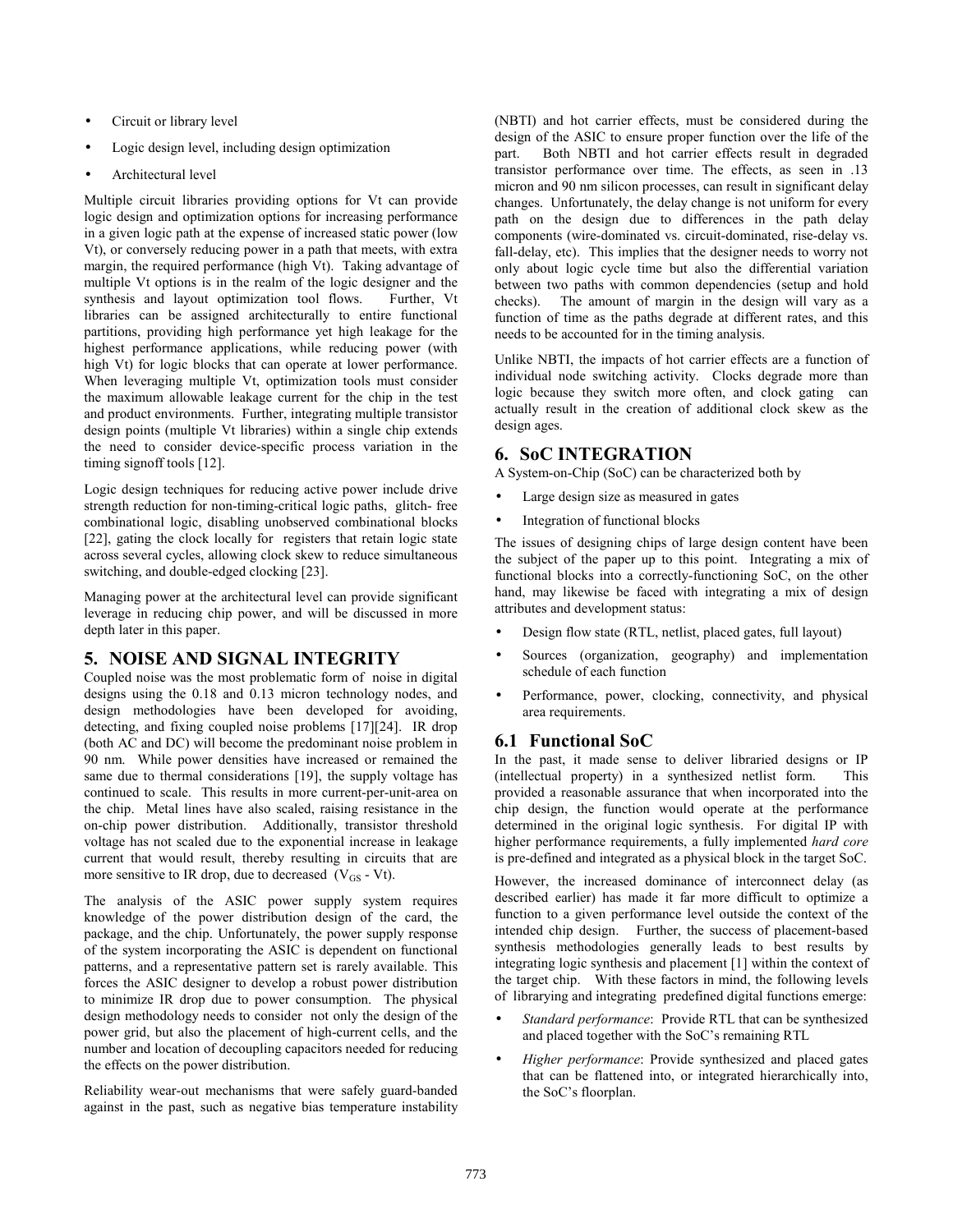• *Highest performance*: Provide fully laid-out hard cores, to be integrated into the SoC's floorplan.

With the need to implement an SoC comprised of functional blocks from multiple sources with possibly different development schedules, comes the need for project management and methods to integrate design data and flow that are able to deal with this complexity. IBM's eDesign ™ and TheGuide™ are used and will further evolve to support increasingly collaborative and distributed design [9], and multi-threaded hierarchical design flows whose required design steps vary by functional block.

System-level design planning tools and methodologies will need to extend from their existing physical floorplanning features, into the realm of functional architecture, integrating both [25]. The needs include:

- Partitioning for power and path performance
- Determination of clock domains, including frequency and physical distribution
- Architectural performance modeling and functional/physical pipeline planning
- Characterization and/or abstraction of the above attributes, and their application in high-level SoC design.

# **6.2 Technology "Islands"**

Latest technology generations have provided far greater functional integration on a single chip. As shown in Figure 4, this integration brings together functional components implemented in varying circuit families and/or physical layout architectures, varying voltage operating points for specified operation, analog and digital designs, and varying design platforms such as standard cell and FPGA. Diverse design requirements, different optimal design points, varying flexibility, and product schedule preclude redesigning all functions into a common homogeneous physical structure. And of course, power management is of ever- increasing importance. Further, the diverse manufacturing test requirements of the functional components must be integrated into a single test process for the chip.



**Fig 4. Integrating Technology Islands into an SoC** 

Voltage Island [26] techniques provide a functional block with a voltage source that can be unique from other functional blocks of the chip. An SoC comprised of multiple Voltage Islands can provide each functional block the specific voltage level needed to meet required performance. Therefore, substantial power savings

can be realized for functional blocks of lower performance and thus lower voltage requirement, even when there are other, much higher performance functions on the chip. The power to a Voltage Island can be uniquely switched, whereby an SoC of multiple Voltage Islands need only provide power to active functions, a capability valuable to low power or battery-powered applications.

Mixed Terrain techniques allow each functional block to use a circuit library and a corresponding circuit placement row pattern optimized to the performance and wirability requirements of the function. For example, a lower performance function with low wiring congestion can be implemented in a physically-smaller block by using a lower-track circuit library and placing these circuits in a high density structure of corresponding circuit row sizes.

While First Time Right methodology takes much of the risk out of the physical and electrical implementation of an SOC design, there is still a chance that a logic error may be introduced by the logic designer. While gate array backfill can reduce a logic fix to a simple wire change, the use of an embedded programmable FPGA block can further mitigate the risk of error. By implementing "risky" logic in a programmable FPGA, a logic error can be repaired without the cost and schedule impact of a chip re-spin. Embedded FPGA logic is slower and less areaefficient than standard cell logic, so architectural planning is required to leverage this capability [27].

Hierarchical physical design approaches become necessary for integrating a design of functional/technology "islands" [9]. Uniquely by island, a physical architecture can be defined including circuit row topology, power distribution structure, Vdd supply, transistor threshold and/or transistor voltage bias supply, and island-specific circuitry for voltage level shifting, voltage regulation and switching [26], capacitive decoupling, and electrostatic discharge.

To provide these approaches, a highly-flexible methodology for detailed design planning [25] becomes extremely important for managing and automating the implementation and verification of chip structures needed to integrate all these physical design methods into a single SoC. Further, early design planning methods such as functional partitioning and architecture-level timing and power analysis [13], must be extended to assist the SoC designer in making effective use of these integrated approaches. The traditional chip-level design tradeoff mix of circuit density, wirability, performance, and power becomes more complex through the mix of applications across the SoC.

Today's dominant approach to testing a manufactured ASIC uses full-scan design for test (DFT) structures and automatic test pattern generation [15]. This approach derives much of its benefit in productivity, test quality, and ability to diagnose failures, from consistent and predictable DFT structures across the entire chip. A functional/technology "island" often brings with it a unique DFT design and pattern application requirement that differs from the overall ASIC. Such is the case when integrating analog IP [14] and embedded FPGAs, for example. Creating test data for diverse components may require unique test data development or characterization, and the resulting data stream must be integrated into the data stream of the overall chip, which may continue to be based at least in part on traditional full-scan methods.